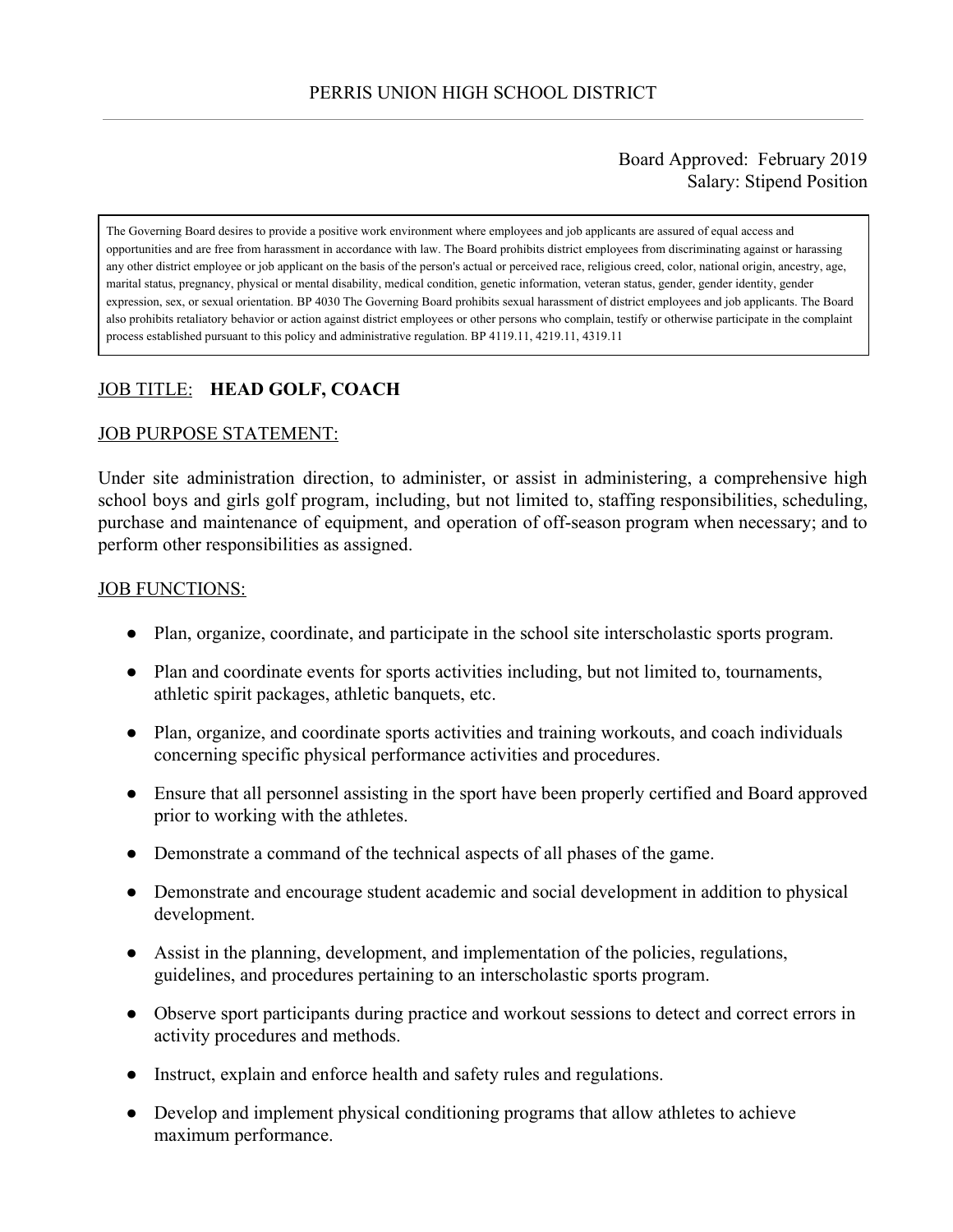# JOB TITLE: **HEAD GOLF, COACH**

Page 2 of 3

#### JOB FUNCTIONS – continued

- Review, audit and monitor sport activity related injuries and determine the most appropriate time for an athlete to return to active sport participation.
- Select or assist in the selection of interscholastic sport activity uniforms and related sport apparatus and equipment.
- Assess the athletic team skills and abilities and the opponents capabilities and determine game strategies.
- Provide a variety of interscholastic sport activities, which requires the coordination of travel and equipment transportation to "away" games and activities.
- Advise site administrators concerning interscholastic sports programs and activities.
- May participate or coordinate opponent scouting activities.
- May make recommendations to revise, update, and incorporate creative and innovative trends into the District interscholastic sports programs.
- Provide specialized resource support and coordination of a creative and innovative interscholastic sports program.
- Analyze and assess interscholastic sports program needs, and offer recommendations pertaining to program activity revisions, additions, or deletions.
- Participate in the evaluation of the District interscholastic sports programs and activities.
- Understand and carry out oral and written directions with minimal accountability controls.
- Communicate effectively in English in oral and written form.
- Build and maintain a positive working relationship with parents, students, other coaches, staff, and the public.
- Work cooperatively with other school leaders in a school environment with multiple curricular and co-curricular programs.
- Understand the principles, goals, and objectives of public education.
- Knowledge of the methods, techniques, procedures, and strategies concerning the development and maintenance of an effective interscholastic sports program.
- Knowledge of modern trends pertaining to interscholastic sports programs and activities.
- Commitment between academic and athletic excellence for student athletes.
- Demonstrate successful ability to follow the National Federation of High Schools Coaches Code of Conduct and the California Interscholastic Federation (CIF) Coaches Code of Conduct, and Pursuing Victory with Honor.